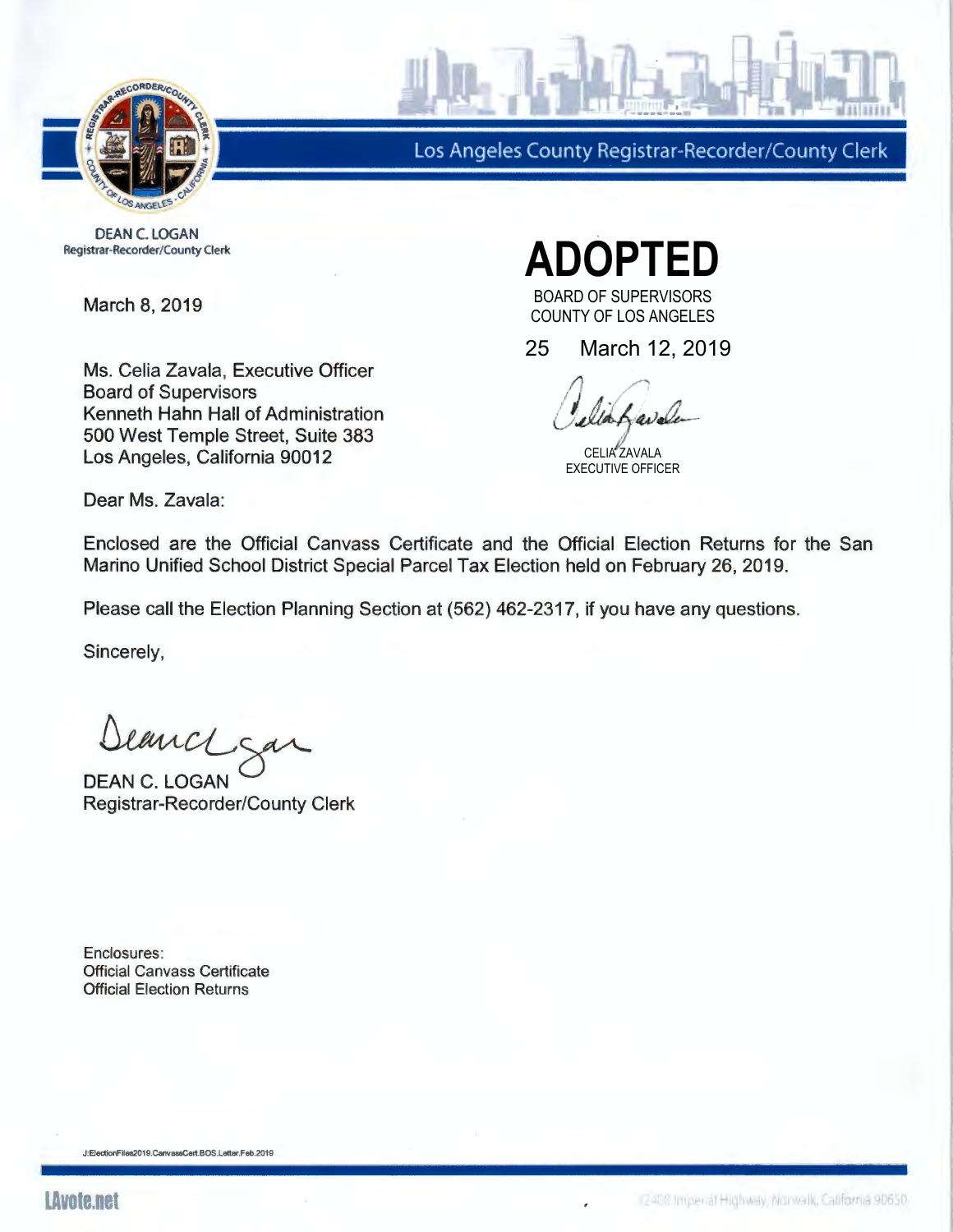Los Chngeles County

*Registrar-Recorder/County Clerk* **Certificate of the Canvass of the Election 1** 

I, DEAN C. LOGAN, Registrar-Recorder/County Clerk of the County of Los Angeles, State of California, do hereby certify that the attached is a true and correct Canvass of Election Returns for the San Marino Unified School District Special Parcel Tax Election held on February 26, 2019. I further certify that I have completed the canvassing of all votes cast for and against the following measure:

SAN MARINO UNIFIED SCHOOL DISTRICT SPECIAL PARCEL TAX ELECTION

San Marino Unified School District - Measure R

I hereby certify that the total ballots cast is as follows:

## VOTE BY MAIL BALLOTS CAST 2,613 TOTAL BALLOTS CAST 2,613

IN WITNESS WHEREOF, I have hereunto set my hand and affixed my seal this 8th day of March, 2019.



StancL Sen<br>DEAN C. LOGAN<br>Registrar-Recorder/County Clerk County of Los Angeles